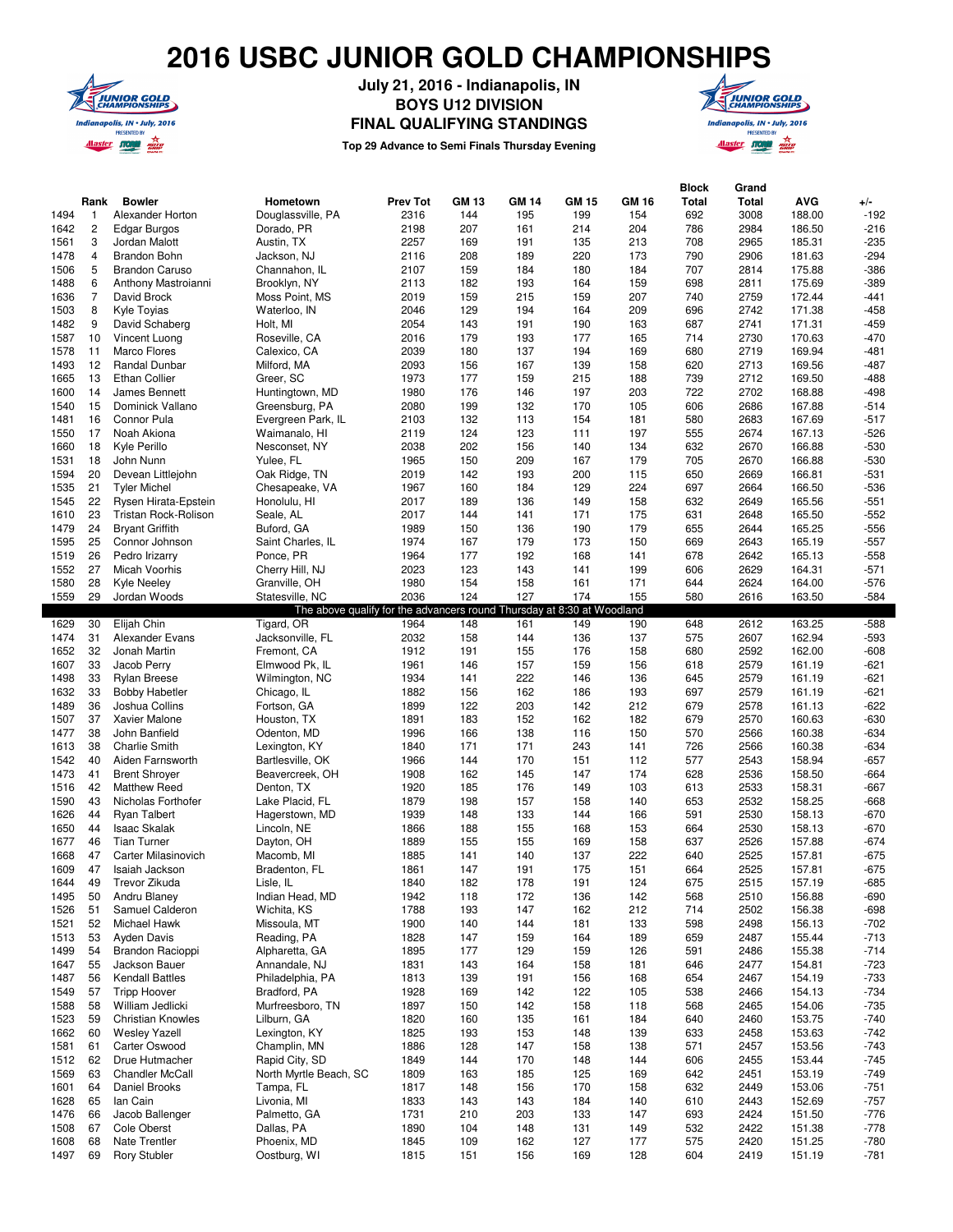| 1525     | 70  | <b>Kendric Siders</b>     | Eagle River, AK      | 1846 | 131 | 140 | 150 | 141 | 562 | 2408 | 150.50 | $-792$  |
|----------|-----|---------------------------|----------------------|------|-----|-----|-----|-----|-----|------|--------|---------|
| 1548     | 71  | Michael Anderson          | Olathe, KS           | 1763 | 205 | 112 | 185 | 142 | 644 | 2407 | 150.44 | $-793$  |
| 1536     | 72  | Spencer Song              | Lorton, VA           | 1846 | 163 | 144 | 116 | 131 | 554 | 2400 | 150.00 | $-800$  |
| 1624     | 72  | <b>Hayden Tarris</b>      | Bettsville, OH       | 1756 | 151 | 156 | 154 | 183 | 644 |      | 150.00 | $-800$  |
|          |     |                           |                      |      |     |     |     |     |     | 2400 |        |         |
| 1584     | 74  | Eli Korell                | Saint Joseph, MO     | 1819 | 138 | 148 | 180 | 112 | 578 | 2397 | 149.81 | $-803$  |
| 1524     | 75  | Robert Oakleaf            | Fairdale, KY         | 1800 | 138 | 135 | 174 | 147 | 594 | 2394 | 149.63 | $-806$  |
| 1670     | 75  | Benjamin Holodnick        | Spokane, WA          | 1732 | 157 | 126 | 202 | 177 | 662 | 2394 | 149.63 | $-806$  |
| 1667     | 77  | <b>Anthony Schiltz</b>    | Glenwood, IA         | 1845 | 166 | 102 | 134 | 143 | 545 | 2390 | 149.38 | $-810$  |
| 1553     | 78  | Andrew Kline              | Jackson, NJ          | 1828 | 152 | 143 | 133 | 130 | 558 | 2386 | 149.13 | $-814$  |
| 1509     | 79  | Logan Chappell            | Forest Hill, MD      | 1815 | 135 | 117 | 178 | 140 | 570 | 2385 | 149.06 | $-815$  |
| 1651     | 80  |                           |                      | 1674 | 199 |     | 182 |     | 700 | 2374 | 148.38 | $-826$  |
|          |     | Kamar Farlow              | Largo, MD            |      |     | 166 |     | 153 |     |      |        |         |
| 1514     | 81  | Grayson Lewis             | Suffolk, VA          | 1779 | 114 | 176 | 159 | 139 | 588 | 2367 | 147.94 | $-833$  |
| 1566     | 82  | Jason Laba                | Lockport, IL         | 1735 | 120 | 164 | 149 | 197 | 630 | 2365 | 147.81 | $-835$  |
| 1684     | 83  | Jacob Johnson             | Redford, MI          | 1749 | 172 | 125 | 153 | 164 | 614 | 2363 | 147.69 | $-837$  |
| 1557     | 84  | Lawton Beasley            | Rome, GA             | 1807 | 153 | 129 | 131 | 141 | 554 | 2361 | 147.56 | $-839$  |
| 1534     | 85  | Tommy Sanfilippo          | Freehold, NJ         | 1708 | 166 | 152 | 189 | 141 | 648 | 2356 | 147.25 | $-844$  |
| 1638     | 86  | Christian Chan            | Daly City, CA        | 1687 | 134 | 161 | 199 | 171 | 665 | 2352 | 147.00 | $-848$  |
| 1675     | 87  | Kyle Hanzak               | Painesville, OH      | 1772 | 140 | 161 | 117 | 155 | 573 | 2345 | 146.56 | $-855$  |
| 1491     | 88  |                           |                      | 1854 | 129 |     | 124 |     | 490 | 2344 | 146.50 |         |
|          |     | Malakai Pettrie           | Avon, IN             |      |     | 114 |     | 123 |     |      |        | $-856$  |
| 1630     | 89  | Clifton Toomey            | Millsboro, DE        | 1765 | 157 | 127 | 143 | 151 | 578 | 2343 | 146.44 | $-857$  |
| 1592     | 90  | Deglan Mitchell           | Zebulon, NC          | 1794 | 151 | 123 | 135 | 136 | 545 | 2339 | 146.19 | $-861$  |
| 1500     | 90  | <b>Ben Martin</b>         | Falls Church, VA     | 1720 | 167 | 144 | 146 | 162 | 619 | 2339 | 146.19 | $-861$  |
| 1614     | 92  | Nicolas Trentler          | Phoenix, MD          | 1700 | 161 | 205 | 134 | 138 | 638 | 2338 | 146.13 | $-862$  |
| 1603     | 92  | Ronin Rivera              | Colorado Springs, CO | 1667 | 153 | 159 | 179 | 180 | 671 | 2338 | 146.13 | $-862$  |
| 1576     | 94  | Jacob Gunther             | Chicago, IL          | 1773 | 180 | 112 | 124 | 145 | 561 | 2334 | 145.88 | $-866$  |
| 1640     | 95  | <b>Howard Stockwell</b>   | Randolph Center, VT  | 1723 | 132 | 157 | 159 | 155 | 603 | 2326 | 145.38 | $-874$  |
|          |     |                           |                      |      |     |     |     |     |     |      |        |         |
| 1539     | 96  | Tom Burns                 | Voorhees, NJ         | 1798 | 110 | 164 | 135 | 113 | 522 | 2320 | 145.00 | $-880$  |
| 1515     | 97  | Shaine Fujii              | Pearl City, HI       | 1801 | 109 | 141 | 139 | 129 | 518 | 2319 | 144.94 | $-881$  |
| 1475     | 97  | Jaylen Zaragoza           | Clover, SC           | 1758 | 106 | 147 | 151 | 157 | 561 | 2319 | 144.94 | $-881$  |
| 1486     | 99  | Anthony Herrin            | Lovettsville, VA     | 1847 | 105 | 116 | 113 | 134 | 468 | 2315 | 144.69 | $-885$  |
| 1529     | 100 | Noah Saul                 | Hudson, FL           | 1778 | 151 | 93  | 135 | 156 | 535 | 2313 | 144.56 | $-887$  |
| 1666     | 101 | Dylan Beckjorden          | Forest Lake, MN      | 1786 | 133 | 136 | 125 | 131 | 525 | 2311 | 144.44 | $-889$  |
| 1648     | 102 | Kobi Stokes               | Vandalia, IL         | 1759 | 133 | 155 | 105 | 140 | 533 | 2292 | 143.25 | $-908$  |
|          |     |                           |                      |      |     |     |     |     |     |      |        |         |
| 1621     | 103 | Dmitri Richardson         | Denver, CO           | 1733 | 162 | 139 | 105 | 151 | 557 | 2290 | 143.13 | $-910$  |
| 1671     | 104 | Janviere Rodriguez        | San Juan, PR         | 1647 | 141 | 157 | 163 | 180 | 641 | 2288 | 143.00 | $-912$  |
| 1558     | 105 | Joseph Dominguez          | Englishtown, NJ      | 1662 | 135 | 145 | 145 | 192 | 617 | 2279 | 142.44 | $-921$  |
| 1672 106 |     | <b>Chase Ross</b>         | Mays Landing, NJ     | 1603 | 169 | 163 | 174 | 167 | 673 | 2276 | 142.25 | $-924$  |
| 1496     | 107 | <b>Crosby Richter</b>     | Sheboygan, WI        | 1740 | 147 | 127 | 107 | 151 | 532 | 2272 | 142.00 | $-928$  |
| 1586     | 108 | Aydan Coffman             | Elwood, IN           | 1736 | 127 | 96  | 156 | 156 | 535 | 2271 | 141.94 | $-929$  |
| 1484     | 109 | <b>Anthony Fotis</b>      | Kalamazoo, MI        | 1741 | 120 | 136 | 120 | 153 | 529 | 2270 | 141.88 | $-930$  |
| 1619     | 110 | <b>Andrew Robitaille</b>  | Pittsfield, MA       | 1649 | 172 | 187 | 134 | 126 | 619 | 2268 | 141.75 | $-932$  |
|          |     |                           |                      |      |     |     |     |     |     |      |        |         |
| 1646     | 111 | Landen Miller             | Tonica, IL           | 1687 | 151 | 178 | 143 | 106 | 578 | 2265 | 141.56 | $-935$  |
| 1591     | 112 | <b>Braden Kidd</b>        | Plainfield, IL       | 1724 | 123 | 134 | 145 | 135 | 537 | 2261 | 141.31 | $-939$  |
| 1589     | 113 | Harris Neu                | Nolensville, TN      | 1669 | 142 | 132 | 128 | 173 | 575 | 2244 | 140.25 | $-956$  |
| 1562     | 114 | Aiydan Hughes             | New Braunfels, TX    | 1698 | 140 | 116 | 174 | 113 | 543 | 2241 | 140.06 | $-959$  |
| 1664     | 115 | <b>Courtney Lloyd</b>     | Orange Park, FL      | 1676 | 147 | 93  | 123 | 197 | 560 | 2236 | 139.75 | $-964$  |
| 1643     | 116 | Spencer Mosher            | Ocala, FL            | 1613 | 160 | 165 | 137 | 158 | 620 | 2233 | 139.56 | $-967$  |
| 1617     | 117 | <b>Tyler Hedges</b>       | Henderson, NV        | 1580 | 203 | 140 | 157 | 144 | 644 | 2224 | 139.00 | $-976$  |
| 1583     | 118 | Aidin Deboer              | Clearwater, FL       | 1638 | 135 | 184 | 115 | 134 | 568 | 2206 | 137.88 | $-994$  |
|          |     |                           |                      |      |     |     |     |     |     |      |        |         |
| 1673     | 119 | Devin Richards            | Ft Myers, FL         | 1640 | 173 | 117 | 142 | 130 | 562 | 2202 | 137.63 | $-998$  |
| 1633     | 120 | <b>Bryson Butterfield</b> | Gooding, ID          | 1665 | 151 | 122 | 134 | 127 | 534 | 2199 | 137.44 | $-1001$ |
| 1483     | 121 | Cody Hall                 | Rives Junction, MI   | 1670 | 136 | 156 | 104 | 129 | 525 | 2195 | 137.19 | $-1005$ |
| 1612     | 121 | Carson Bell               | Layton, UT           | 1583 | 168 | 164 | 142 | 138 | 612 | 2195 | 137.19 | $-1005$ |
| 1585     | 123 | lan Wright                | Westland, MI         | 1620 | 126 | 144 | 125 | 173 | 568 | 2188 | 136.75 | $-1012$ |
| 1645     | 124 | <b>Vincent Martinez</b>   | St Louis, MO         | 1555 | 177 | 133 | 144 | 173 | 627 | 2182 | 136.38 | $-1018$ |
| 1616     | 125 | Peyton Slaven             | Fort Wayne, IN       | 1658 | 100 | 103 | 181 | 139 | 523 | 2181 | 136.31 | $-1019$ |
|          | 126 |                           |                      |      | 153 | 154 | 145 |     | 593 |      | 136.19 | $-1021$ |
| 1623     |     | Nate Richardson           | Raleigh, NC          | 1586 |     |     |     | 141 |     | 2179 |        |         |
| 1480     | 127 | Nathan Arias              | Lombard, IL          | 1698 | 146 | 116 | 111 | 98  | 471 | 2169 | 135.56 | $-1031$ |
| 1556     | 128 | Dustin Borho              | Kitchener, ON        | 1672 | 102 | 115 | 154 | 125 | 496 | 2168 | 135.50 | $-1032$ |
| 1511     | 129 | Noel Ward                 | Mason, MI            | 1728 | 74  | 114 | 128 | 123 | 439 | 2167 | 135.44 | $-1033$ |
| 1676     | 130 | Max Martin                | Wooster, OH          | 1528 | 170 | 150 | 155 | 163 | 638 | 2166 | 135.38 | $-1034$ |
| 1627     | 131 | Donnie Sutton             | Beech Grove, IN      | 1555 | 179 | 114 | 140 | 175 | 608 | 2163 | 135.19 | $-1037$ |
| 1517     | 132 | Luke Henke                | Plano, TX            | 1660 | 135 | 144 | 117 | 100 | 496 | 2156 | 134.75 | $-1044$ |
| 1604     | 133 | Valdon Thomas             | Aurora, CO           | 1593 | 152 | 158 | 137 | 115 | 562 | 2155 | 134.69 | $-1045$ |
|          |     | Desmond Washington        |                      |      |     |     |     |     |     |      |        |         |
| 1563     | 134 |                           | White Plains, NY     | 1689 | 96  | 121 | 148 | 100 | 465 | 2154 | 134.63 | $-1046$ |
| 1622     | 135 | <b>Ryan Clinton</b>       | Apex, NC             | 1595 | 99  | 171 | 128 | 158 | 556 | 2151 | 134.44 | $-1049$ |
| 1634     | 136 | <b>Brandon Kreyer</b>     | Saint Paul, MN       | 1582 | 133 | 129 | 143 | 160 | 565 | 2147 | 134.19 | $-1053$ |
| 1544     | 137 | James Armendariz          | Buford, GA           | 1596 | 150 | 115 | 135 | 146 | 546 | 2142 | 133.88 | $-1058$ |
| 1615     | 138 | Cohl Moore                | Seymour, IN          | 1675 | 112 | 131 | 119 | 104 | 466 | 2141 | 133.81 | $-1059$ |
| 1598     | 138 | Chris Bald                | Raleigh, NC          | 1607 | 145 | 165 | 119 | 105 | 534 | 2141 | 133.81 | $-1059$ |
| 1565     | 140 | Jadyn Washington          | White Plains, NY     | 1637 | 101 | 166 | 103 | 124 | 494 | 2131 | 133.19 | $-1069$ |
| 1518     | 141 | Lohrghan Ziegler          | Seattle, WA          | 1671 | 100 | 149 | 100 | 108 | 457 | 2128 | 133.00 | $-1072$ |
|          |     |                           |                      |      |     |     |     |     |     |      |        |         |
| 1505     | 141 | Zack Sisk                 | Trenton, MI          | 1562 | 152 | 119 | 177 | 118 | 566 | 2128 | 133.00 | $-1072$ |
| 1625     | 143 | Brayden Lee               | Grand Island, NE     | 1626 | 111 | 146 | 111 | 133 | 501 | 2127 | 132.94 | $-1073$ |
| 1490     | 144 | Jacob Smith               | Savannah, TN         | 1571 | 157 | 120 | 148 | 128 | 553 | 2124 | 132.75 | $-1076$ |
| 1606     | 145 | Evan McDermott            | Harrisburg, IL       | 1680 | 122 | 98  | 125 | 98  | 443 | 2123 | 132.69 | $-1077$ |
| 1510     | 145 | <b>Trevor Anifer</b>      | Lemont, IL           | 1599 | 113 | 176 | 141 | 94  | 524 | 2123 | 132.69 | $-1077$ |
| 1522     | 145 | <b>Christian Prater</b>   | New Iberia, LA       | 1575 | 115 | 146 | 156 | 131 | 548 | 2123 | 132.69 | $-1077$ |
| 1492     | 148 | Jake Underwood            | Powder Springs, GA   | 1636 | 124 | 96  | 115 | 148 | 483 | 2119 | 132.44 | $-1081$ |
|          |     |                           |                      |      |     |     |     |     |     |      |        |         |
| 1530     | 149 | <b>Tyler Renner</b>       | Grand Forks, ND      | 1635 | 84  | 116 | 131 | 147 | 478 | 2113 | 132.06 | $-1087$ |
| 1599     | 150 | Samuel Baldwin            | Alto, MI             | 1589 | 127 | 126 | 137 | 131 | 521 | 2110 | 131.88 | $-1090$ |
| 1663 151 |     | <b>Braydon Jones</b>      | Bono, AR             | 1464 | 132 | 181 | 141 | 176 | 630 | 2094 | 130.88 | $-1106$ |